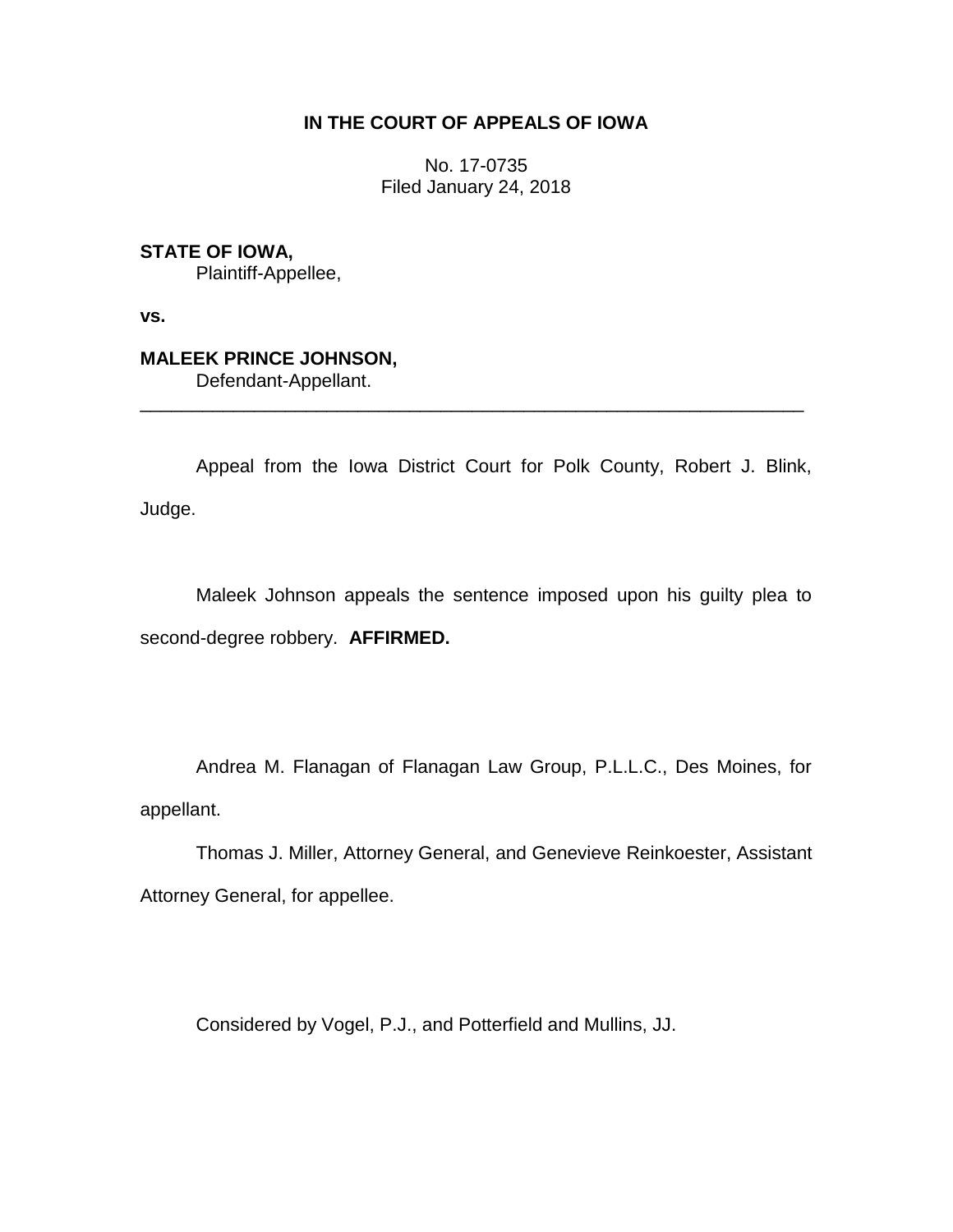**MULLINS, Judge.**

Maleek Johnson appeals the sentence imposed upon his guilty plea to second-degree robbery. He contends the district court abused its sentencing discretion by failing to consider all available sentencing options. Specifically, he argues the court only considered a mandatory minimum sentence of seventy percent and did not consider the option of imposing only a fifty percent mandatory minimum. *See* Iowa Code § 902.12(3) (2017).

The State initially charged Johnson with first-degree robbery. A plea agreement was reached under which Johnson would plead guilty to the lesserincluded offense of second-degree robbery. At the plea hearing, the State noted for the record that "[t]he plea agreement encompasses the mandatory ten-year prison sentence on robbery in the second degree, with a mandatory minimum 70 percent being imposed, as agreed to between the parties." Both Johnson and his counsel stated on the record their agreement to the terms. Johnson pled guilty to the charge and the court accepted his plea. At the subsequent sentencing hearing, the State reiterated the terms of the plea agreement and defense counsel requested the court "to impose the agreed-upon sanction." The court stated its decision to honor the plea agreement and sentenced Johnson to a term of imprisonment not to exceed ten years with eligibility for parole after service of seventy percent of the term.

Where the district court simply approves a plea agreement and incorporates it into the ultimate sentence, the sentence is "not the product of the exercise of trial court discretion but of the process of giving effect to the parties' agreement." *State v. Snyder*, 336 N.W.2d 728, 729 (Iowa 1983). Where, as

2